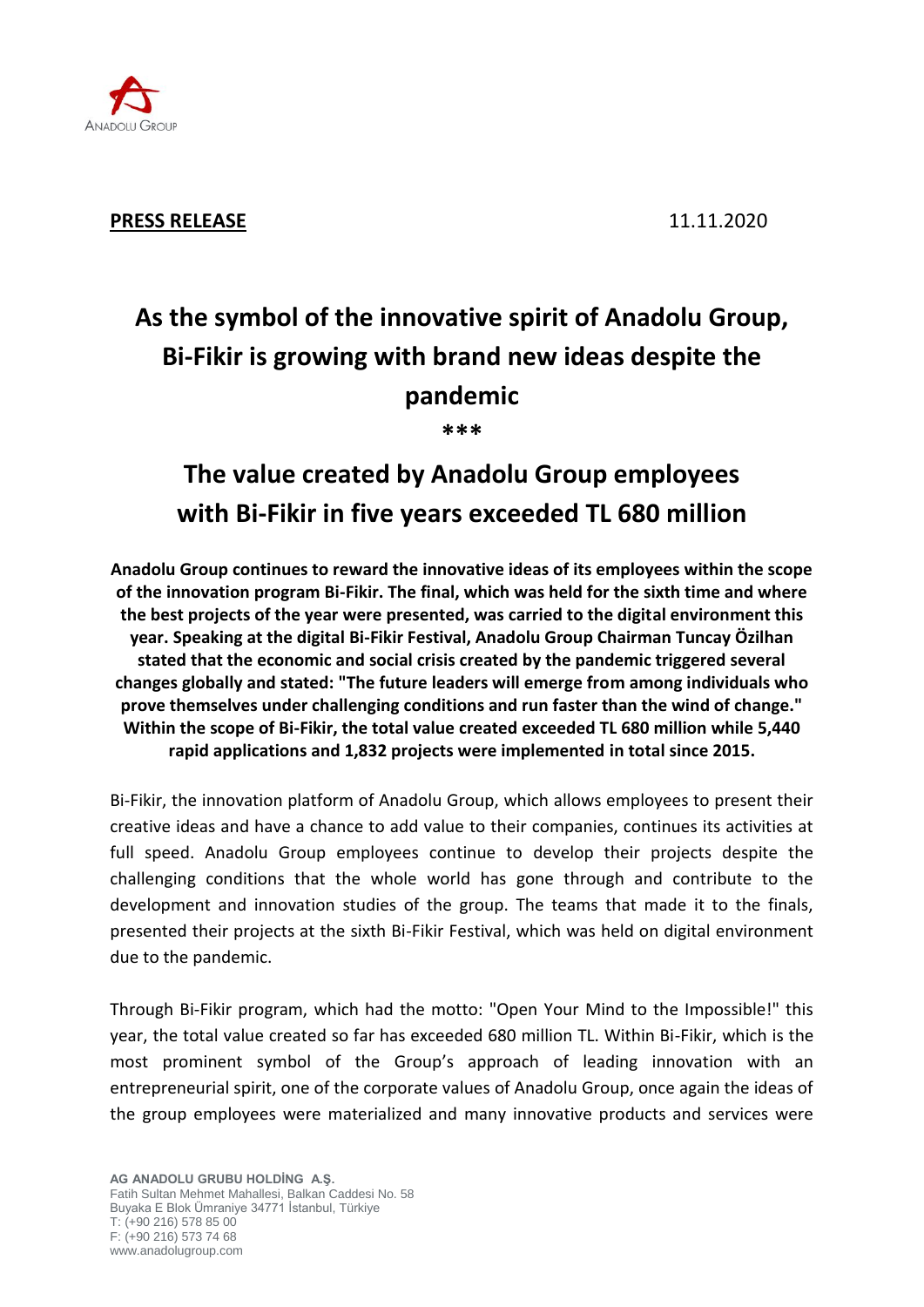

developed. This year +1(ArtıBir) Project of Anadolu Efes Türkiye was ranked first in "Inventors" category while Adel Kalemcilik was ranked first in "Explorers" category

**Anadolu Group Chairman Tuncay Özilhan** commenced his speech at the digital Bi-Fikir Festival by expressing his sorrow about those who lost their lives in the Izmir earthquake and sent his condolences to the families. **Özilhan** emphasized that there are precautions to be taken about earthquakes without losing time and expressed the need for projects that will increase awareness on this issue. Also emphasizing that the economic and social crisis created by the pandemic triggered various changes globally, **Özilhan** stated, "Companies that stayed within the dynamics of the economy but were able to control the effects of the crisis, were minimally affected by this process. However, even if the pandemic is over, its after-effects will be felt even further in coming years. We must use our limited resources by mobilizing them according to the urgency and scale of impact. We have to show our creativity in generating solutions. Changing conditions will give us all the opportunity to detect problems with a new perspective. For that purpose, we need to comprehend the change correctly."

### **The future leaders will emerge from among individuals who prove themselves under challenging conditions and run faster than the wind of change**.

By stating that the future leaders will emerge from among individuals who prove themselves under challenging conditions and run faster than the wind of change, **Özilhan** said, " People, who do not leave their faith to chance for advancing, recognize the opportunities in an environment of uncertainty and have the resources and tools to evaluate them, maintain their strategic perspective and manage the change, shine with their superior competencies, no matter how harsh the conditions are." Emphasizing the need to simplify every process that causes an obstruction in business administration, **Özilhan** stated: "By formatting complicated processes, we should increase our efficiency with effective task delegation in our organizations and with system engineering in production. While following a strict risk management policy, we will preserve the rebellious spirit of innovation and entrepreneurship with a healthy internal balance. Technology is one of the hundreds of tools we have". **Özilhan** also mentioned that the most critical element in increasing the competitiveness, value-added service rating and customer satisfaction is rendering the ecosystem sustainable.

#### **We make a difference with pioneering applications in digital transformation"**

**Anadolu Group CEO Hurşit Zorlu** said that the concepts of "leading innovation" and "keeping up with change" are essential for Anadolu Group. Expressing that the pandemic period has shown the significance showing strength towards novelty and change. **Zorlu**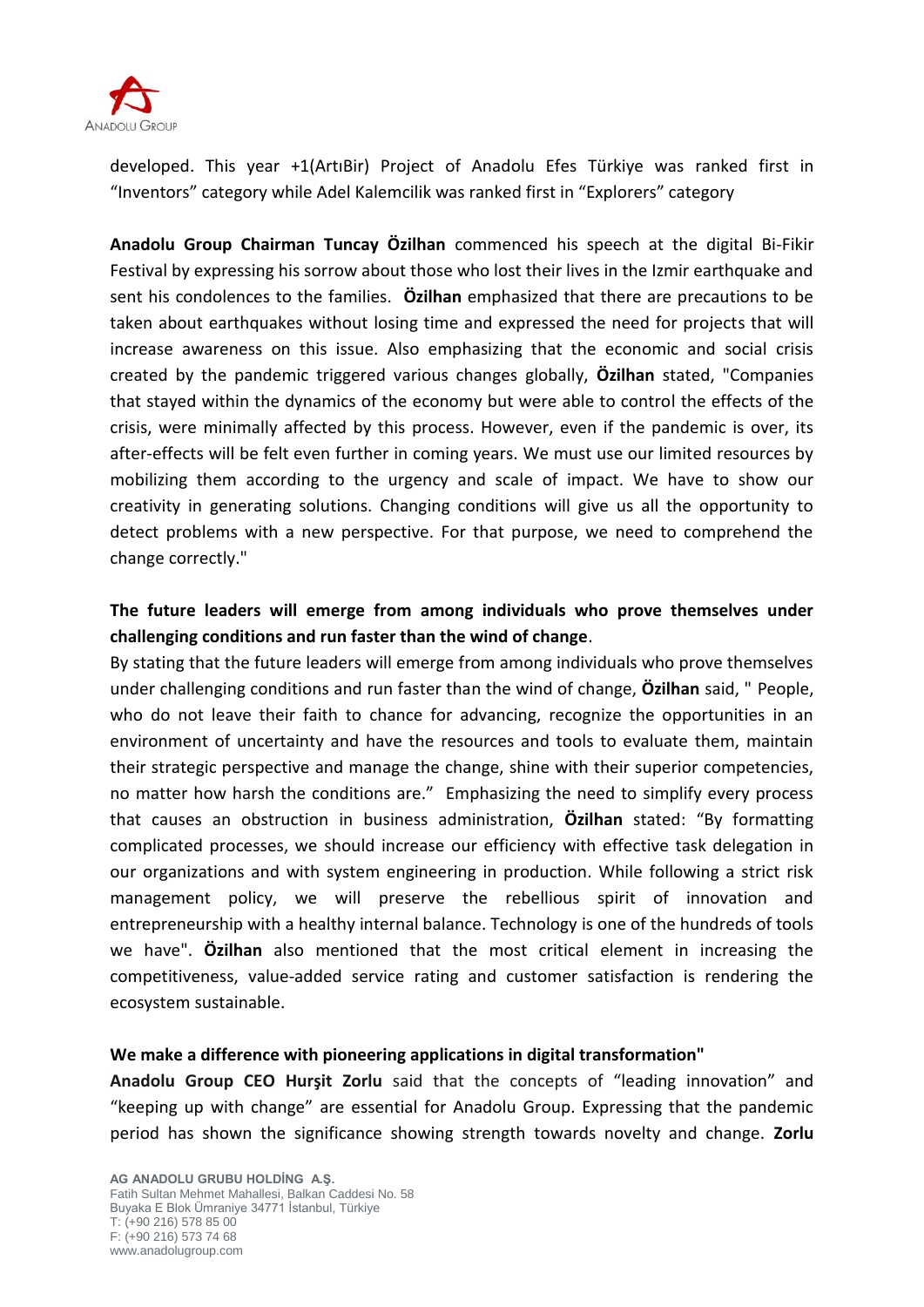

stated, "Our group has adapted to this challenging process thanks to its strong infrastructure that allows us to follow all kinds of innovations, keep ourselves up-to-date in the face of those innovations and provide the flexibility needed in times of change. Bi-Fikir, one of the most significant symbols of our innovative spirit that makes us strong, continues to grow and develop with brand new ideas. The value we have created with all the work carried out within the scope of Bi-Fikir for 6 years has exceeded TL 680 million. Producing value in every field is indispensable for us".

Asserting that Anadolu Group generates many ideas, works and values in every field with its operations, service approach and many different projects investing in the future, **Zorlu** stated, "We do not only create economic value but also work for society and the environment. We are continually innovating with our six R&D centers that carry out innovation studies in different sectors. We closely follow technologic developments and make difference with pioneering applications in the field of digital transformation. The works we have done with our brand "From Anadolu to the Future", started to attract the attention of the sustainability authorities and are considered to be guiding for other organizations. We should stand firm in our innovative perspective, our desire for development and our ability to adapt to changes. In this context, what each member of Anadolu Group Family can add to our collective mind, is precious for us. That's exactly what Bi-Fikir is for. "

#### **Bi-Fikir reached all employees of Anadolu Group in Turkey and abroad on YouTube**

B-Fikir Festival, which was carried to digital environment due to the Covid-19 pandemic, reached all Anadolu Group employees in Turkey and abroad through the YouTube channel. A total of 17 projects, which were ranked in the Company BFFs held in September, made their presentations on the digital platform in the semi-finals in the first phase and were evaluated by a jury consisting of employees from various functions of the Group companies. Representatives of the companies, who were found successful, presented their projects in the semi-finals in the following fields: new products and services, sustainability, digitalization, social responsibility, stakeholder satisfaction, cost reduction, productivity and quality increase, human resources, employer branding, sales, marketing and production. A total of 10 finalists were selected, including three projects in the "Explorers" and seven projects in the "Inventors" category. Companies that stood out in the numbers of "ideas, projects and quick implementation" with their performance during the year, the projects selected as the most successful in the fields of "digitalization" and "sustainability" by the votes of the jury in the semi-finals, and the employee making the most contribution to Bi-Fikir and selected as the "most innovative" this year, were also evaluated in the "Success Awards" category.